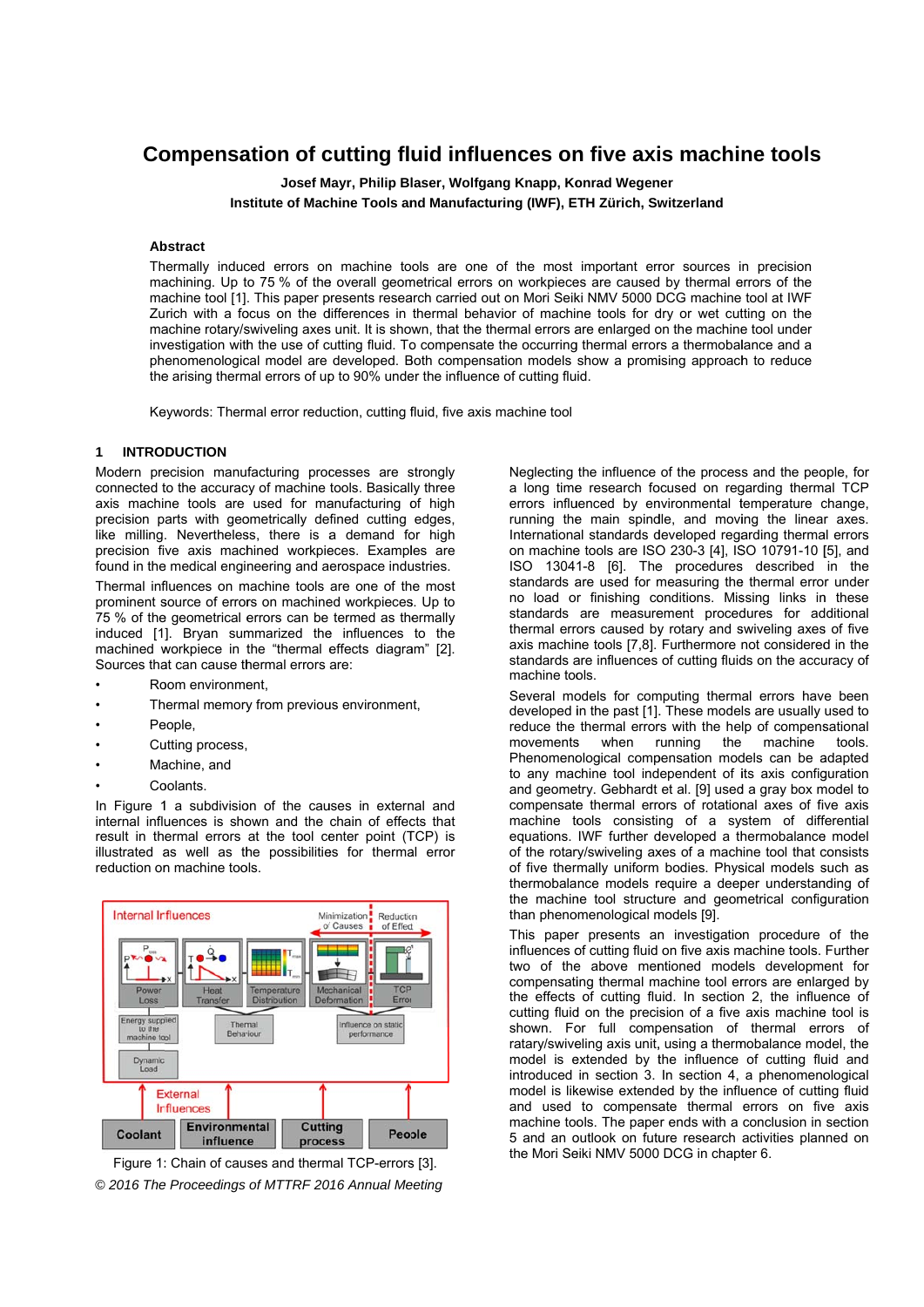#### CUTTING FLUID INFLUENCES ON **MACHINE**  $\overline{2}$ **TOOLS**

In previous research work performed on a Mori Seiki NMV 5000 DCG IWF shows that cutting fluid has a significant impact on the thermal behavior of the rotary/swiveling axis unit of five axis machine tools [10].

Measurements are performed while rotary axis of Mori Seiki NMV 5000 DCG is running with a speed of 600 rpm for at least four hours, with and without cutting fluid supply. During the measurement cycle infrared (IR) images are taken to investigate the difference in the temperature field of the rotary/swiveling axis unit.



Figure 2: Thermography measurements of the rotary and swiveling axis with C-axis speed  $S = 600$  rpm; left: measuring time  $t = 0$  min; center:  $t = 60$  min; right:  $t = 240$ min; top: without cutting lubricant; bottom: with cutting lubricant; the temperature scale on the far right is given for uncorrected emissivity coefficients [10]



Figure 3: Translational errors measured with R-Test during a C-axis operation of 15 h warm-up at 600 rpm and 10 h cool-down phase at standstill; dashed lines: without cutting fluid, solid lines: with cutting fluid [11]

In Figure 2 the IR measurement results are shown for measurement times  $t = 0$  min,  $t = 60$  min, and  $t = 240$  min with and without cutting fluid. The thermography images show three important differences:

- The temperature of the C-axis and the B-axis corpus is influenced by internal heat produced, when running the C-axis. Around the gap between the B-axis corpus and the C-axis both machine components are heated up. With the cutting fluid, a larger area around the gap is influenced.
- The C-axis becomes warmer, when cutting fluid is spread over the structure.
- The temperature of the B-axis corpus is influenced by the cutting fluid and also becomes warmer.

The measured temperatures are higher when cutting fluid is supplied than without use of cutting fluid. In consequence, also the measured thermally induced errors increase as illustrated in figure 3. During the warm-up phase the time to reach stead-state is enlarged on the machine tool under cutting fluid influences.

#### **COMPENSATION OF CUTTING FLUID INFLUENCES**  $\overline{\mathbf{3}}$ **USING A THERMORAL ANCE MODEL**

In [9,12] a thermobalance model for the compensation of thermaly induced errors of rotary and swiveling axes is presented. According to figure 4 the thermobalance model of the Mori Seiki NMV 5000 DCG is discretized in 5 bodies, so that the mean temperature of each body can be predicted. The deviation of the TCP is calculated by the thermo-mechanical deformation according to the associated temperature changes. The discretization of the model is based on measurements which are carried out characterizing the C- and the B-axis thermal errors. The four significant thermal errors E<sub>Y0C</sub>, E<sub>Z0T</sub>, E<sub>R0T</sub> and E<sub>A0C</sub> can be simulated with the described configuration. Due to the thermo-symmetrical design of the B-C-axes unit of the machine tool with respect to the Y-Z-plane, a discretization in X-direction is not necessary. The model considers three input factors for computing the thermal behavior of the machine tool: the environmental temperature, the power consumption of the drives and the internal cooling of the rotary/swivelling axis unit. As the model is small it is capable to compute the thermal errors online.



Figure 4: Simulation model with discretized rotary/swiveling table unit [12]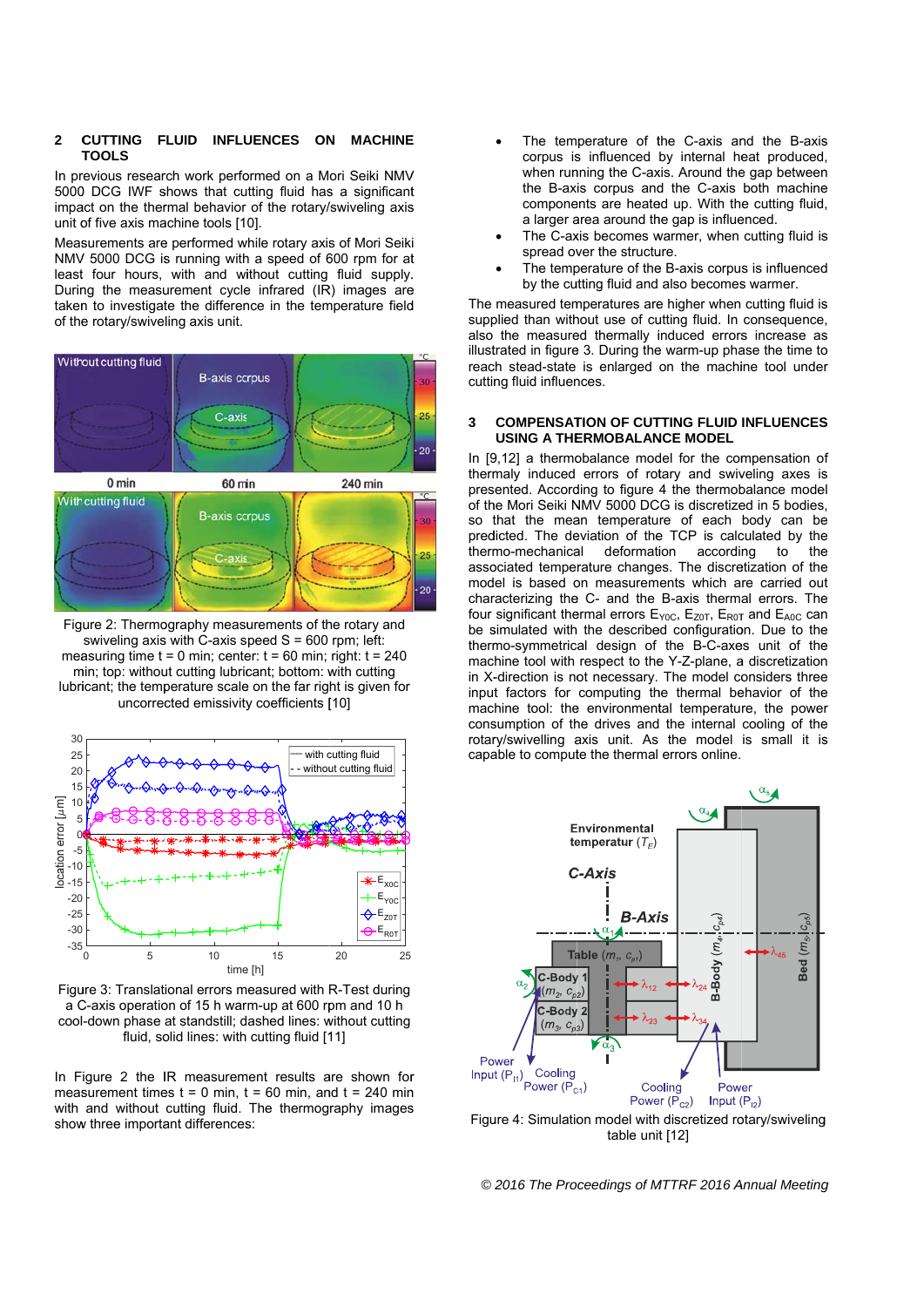To extend the developed thermobalance model by cutting fluid influences, the convective boundary conditions and surrounding temperatures are modified. The areas which are connected to the cutting fluid are modified by the changed conditions. The areas to be modified are the surfaces of the body "Table" and "C-Body 1" in Figure 4, as these areas are flooded by the cutting fluid. To compute the convective boundary conditions of the rotary table surface a model from literature [13] is used. The configuration of the model is shown in Figure 5.



Figure 5: Model for computing convective boundary conditions of rotating table [13]

In Figure 5  $d_n$  is the nozzle diameter,  $V_i$  is the fluid velocity,  $\Omega$  is the rotational speed,  $r_d$  is the table radius, b is the table height,  $h_n$  is the horizontal distance of the nozzle to the upper table surface and a is the heat flow. The convective boundary conditions of the table surface are derived in [13] from computational fluid dynamics (CFD). As shown in Figure 5, the table is heated from below, which is the configuration in the machine tool. If the table is rotating, heat from the table bearings and direct drive motor is induced into the table.

The authors of [13] studied the influence of Prandtl number. Ekman number, Reynolds number, thermal conductivity ratio, and nozzle to table distance and correlated the Nusselt number on the table surface by:

$$
Nu = 1.97619 \cdot \beta^{0.0909} \cdot Re^{0.75} \cdot Ek^{-0.1111} \cdot \varepsilon^{-0.9}
$$
 (1)

In equation (1) Ek is the Ekman number,  $\varepsilon$  and  $\beta$  stand for:

$$
Ek = \frac{\nu_f}{4 \cdot \Omega \cdot r_d^2} \tag{2}
$$

$$
\varepsilon = \frac{\lambda_s}{\lambda_f} \tag{3}
$$

$$
\beta = \frac{n_n}{d_n} \tag{4}
$$

In equation (2) to (4)  $v_f$  is the dynamic viscosity of the fluid,  $\lambda_{s}$  is the thermal conductivity of the table material and  $\lambda_{f}$  is the thermal conductivity of the fluid. The convective heat transfer coefficient  $h$  is computed by:

$$
h = \frac{Nu \cdot \lambda_f}{d_n} \tag{5}
$$

The model is valid for:

- Ekman number:  $4.42 \cdot 10^{-5} \leq Ek \leq \infty$
- Reynolds number:  $500 \leq Re \leq 1500$
- Prandtl number:  $1.29 < Pr < 124.44$

© 2016 The Proceedings of MTTRF 2016 Annual Meeting

- Biot number:  $3.73 \cdot 10^{-3} \leq Bi \leq 0.118$
- Rotational speed:  $0 \le \Omega \le 750$  rpm

The maximum rotational speed of the rotary table of the Mori Seiki NMV 5000 DCG is 1200 rpm. As the model is not valid for rotational speeds up to 1200 rpm, based on measurements on Mori Seiki NMV 5000 DCG, equation (1) is modified for higher rotational speeds up to 1200 rpm by replacing  $\Omega$  by  $\Omega_{\text{new}}$  in equation (2) by:

$$
\Omega_{new} = \begin{cases} \Omega_{NC} & 0 \le \Omega \le 750 \, rpm \\ 4 \cdot (\Omega_{NC} - 750)^5 + 750 \, 750 < \Omega \le 1200 \, rpm \end{cases} \tag{6}
$$

In equation (6)  $\Omega_{NC}$  is the rotational speed of the table read out from the numerical control (NC) of the machine tool. For parameter estimation and validation of the model under the influence of cutting fluid two different randomly generated test cycles are used.



Figure 6: Measured thermal location errors Exoc, EYoc, Ezot and  $E_{\text{ROT}}$  on machine tool with active compensation for nozzle height 50 mm, not compensated E<sub>xoc</sub>

A fitting test cycle is used to estimate the model parameters which are used for all further compensation measurements and a validation test cycle is used to demonstrate the model's performance and to avoid over compensation. The error E<sub>xoc</sub> is small compared to the other thermal location errors and in the range of the controllable axis resolution of 1  $\mu$ m. E<sub>xoc</sub> can therefore not be compensated on this machine tool. As shown in figure 6, the model is capable of reducing the relevant thermal location errors of the machine tool under the influence of cutting fluid.

Figure 7 shows that the results with the validation test cycle confirms the results of the fitting test cycle. In both tests the nozzle height is 50 mm above table upper surface. Tests carried out with 100 mm nozzle height showed, that the model is capable of adapting to these changed conditions. based on the fact that the nozzle height is an input variable of equation (4).

In table 1 the relative reduction of thermal errors when compensating the machine tool under the influence of cutting fluid with a thermobalance model for both test cycles given. R-Test discrete measurements are evaluated for the quality criterion arithmetic mean. It can be seen that up to 90 % of the relevant thermal location errors can be compensated on the machine tool. Both test cycles show equal results when evaluating the improvement of thermal error compensation. Some of the errors show that with the second test cycle the improvement is slightly larger than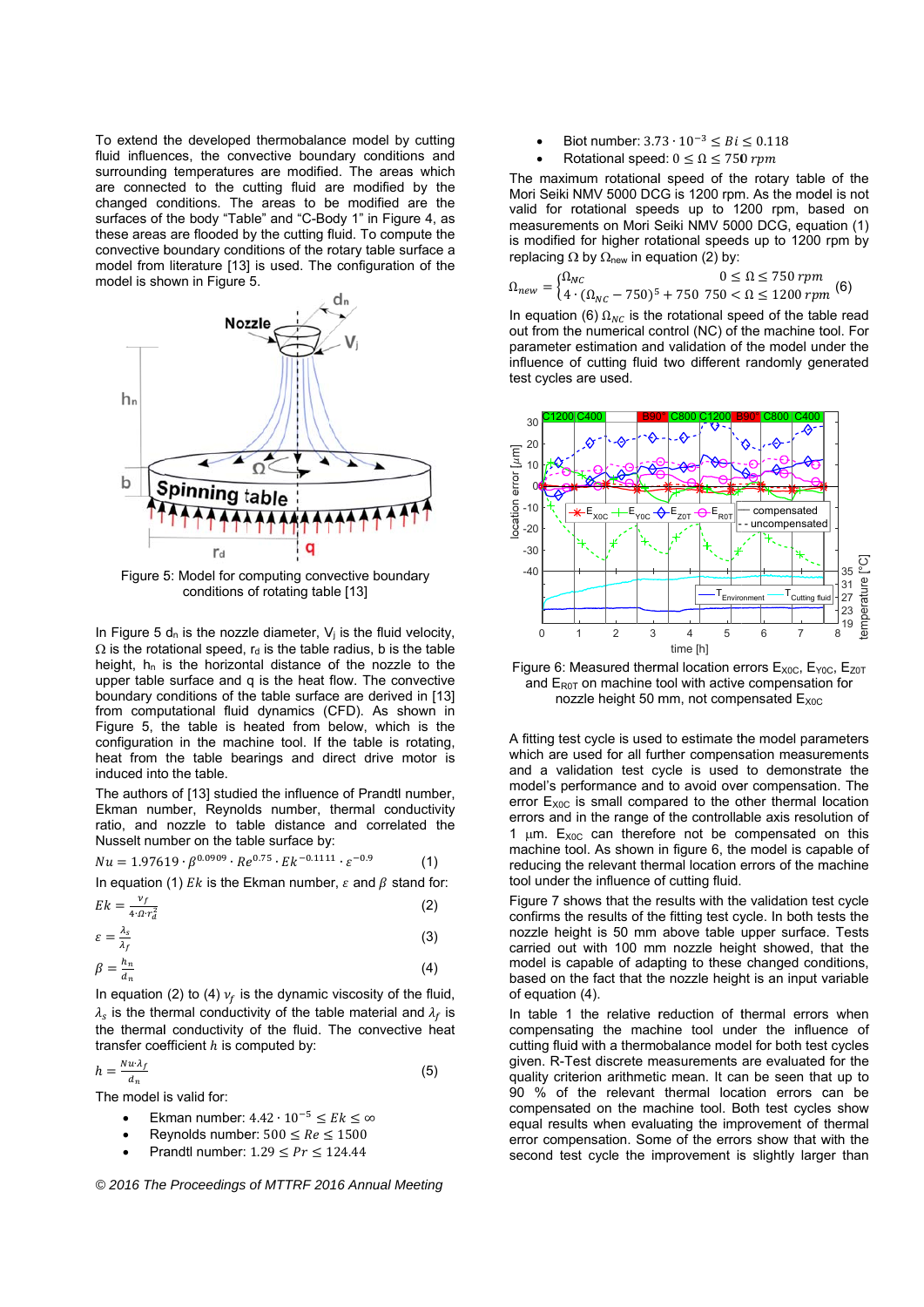with the first test cycle, which was used for parameter identification.





Table 1: Relative reduction of thermal location errors for investigation of cutting fluid influences for both test cycles and the case of cutting fluid outlet position on the left side of the table for the quality criterion arithmetic mean  $(M_W)$ 

| Error                   |                                 | test cycle | 2. test cycle | Left side |
|-------------------------|---------------------------------|------------|---------------|-----------|
| Eyoc                    | Improve-<br>ment $[\%]$         | 85.5       | 86.7          | 92.7      |
| <b>E</b> <sub>ROT</sub> | Improve-<br>ment [%]            | 68.8       | 62.5          | 77.3      |
| $E_{Z0T}$               | Improve-<br>ment $[\%]$         | 65.6       | 66.4          | 83.1      |
| $E_{A0C}$               | Improve-<br>ment <sup>[%]</sup> | 60.1       | 64            | 32.4      |



Figure 8: Measurement nest and fluid supply position left and center during the test cycle

To test the robustness of the model, the cutting fluid outlet is moved to the left side of the machine table (see figure 8) that most of the cutting fluid is spread to the surrounding structure on the left. The first test cycle is performed with active compensation. In table 1 the right column shows the relative reduction of the thermal location errors for the situation of the fluid outlet on the left table side. To the fact. that the influence of the cutting fluid is reduced in the same way as of a centered outlet, it is shown that the robustness of the model is sufficient for different cutting fluid outlet positions and heights.

#### **COMPENSATION OF CUTTING FLUID INFLUENCES** USING A PHENOMENOLOGICAL COMPENSATION **MODEL**

A system of differential equations according to [14] is used for modeling the thermal errors on machine tools. The structure of the differential equation for a single thermal error  $y$  provoked by one single thermal load  $u$  is:

$$
\frac{dy}{dt} = p_1 \cdot y + p_2 \cdot [u(t) + p_3] \tag{7}
$$

 $p_1, \ldots p_3$  are constant parameters.  $p_1$  weights the actual thermal error y,  $p_2$  weights the input parameter  $u(t)$  and  $p_3$ is a zero balancing parameter that adjusts the mathematical zero of the equation to the physical system's zero. The parameters  $p_{1...3}$  of equation (7) are identified from measurements. As shown in [3], when considering several inputs, as e.g. the environmental temperature change at different points and internal influences, the model can be extended by superposition. To compute the overall thermal location error  $y_{tot}(t)$  with the inputs environmental temperature change  $y_1$ , cutting fluid influences  $y_2$  and internal losses  $y_3$ , equation (7) becomes:

$$
\frac{d}{dt}\underline{y}_{tot}(t) = \frac{d}{dt}\underline{y}_1(t) + \frac{d}{dt}\underline{y}_2(t) + \frac{d}{dt}\underline{y}_3(t) \n\frac{d}{dt}\underline{y}_{tot}(t) = \underline{p}_1 \cdot \underline{y}_1(t) + \underline{p}_2 \left(\underline{u}_1(t) + \underline{p}_3\right) + \underline{p}_4 \cdot \underline{y}_2(t) + \n\underline{p}_5 \left(\underline{u}_2(t) + \underline{p}_6\right) + \underline{p}_7 \cdot \underline{y}_3(t) + \underline{p}_8 \left(\underline{u}_3(t) + \underline{p}_9\right)
$$
(8)

In equation (8) the input  $\underline{u}_1(t)$  is the environmental temperature,  $u_2(t)$  is the axis cooling power, and  $u_3(t)$  is the cutting fluid temperature. The parameter set  $p_1, \ldots, p_9$ are derived from different measurements. First, the model for environmental influences is developed and the parameters  $p_1$ ,  $p_2$  and  $p_3$  are computed. With these derived parameters the machine tool is compensated against environmental influences and the next input is investigated, either the cutting fluid influences or the thermal errors arising due to internal losses so that the parameters  $p_4$ ,  $p_5$ and  $\underline{p}_6$  resp.  $\underline{p}_7$ ,  $\underline{p}_8$  and  $\underline{p}_9$  are computed. The parameters of the model cannot be evaluated in a single measurement run as the model computes the thermal location errors  $y_i(t)$ 

with respect to one input parameter  $\underline{u}_i(t)$  at a time.

Figure 8 shows the location errors induced by cutting fluid, internal load and environmental influences on a compensated tool compared machine  $t_0$ an an uncompensated machine tool. The internal load is induced by a randomly generated pattern of the rotational speed of the rotary axes of the Mori Seiki NMV 5000 DCG.

As measurements for a single influence take several days an overall measurement time of about 10 days is required to get the full compensation model for the rotary/swiveling axis unit with this approach. To overcome this, a second approach, what requires only one measurement cycle, is developed. With simultaneous estimation, the amount of unknown model parameters is reduced. More importantly the measurement time is drastically decreased. With one randomly generated measurement cycle the model parameters required for full compensation of environmental influences, thermal errors induced by internal losses and

© 2016 The Proceedings of MTTRF 2016 Annual Meeting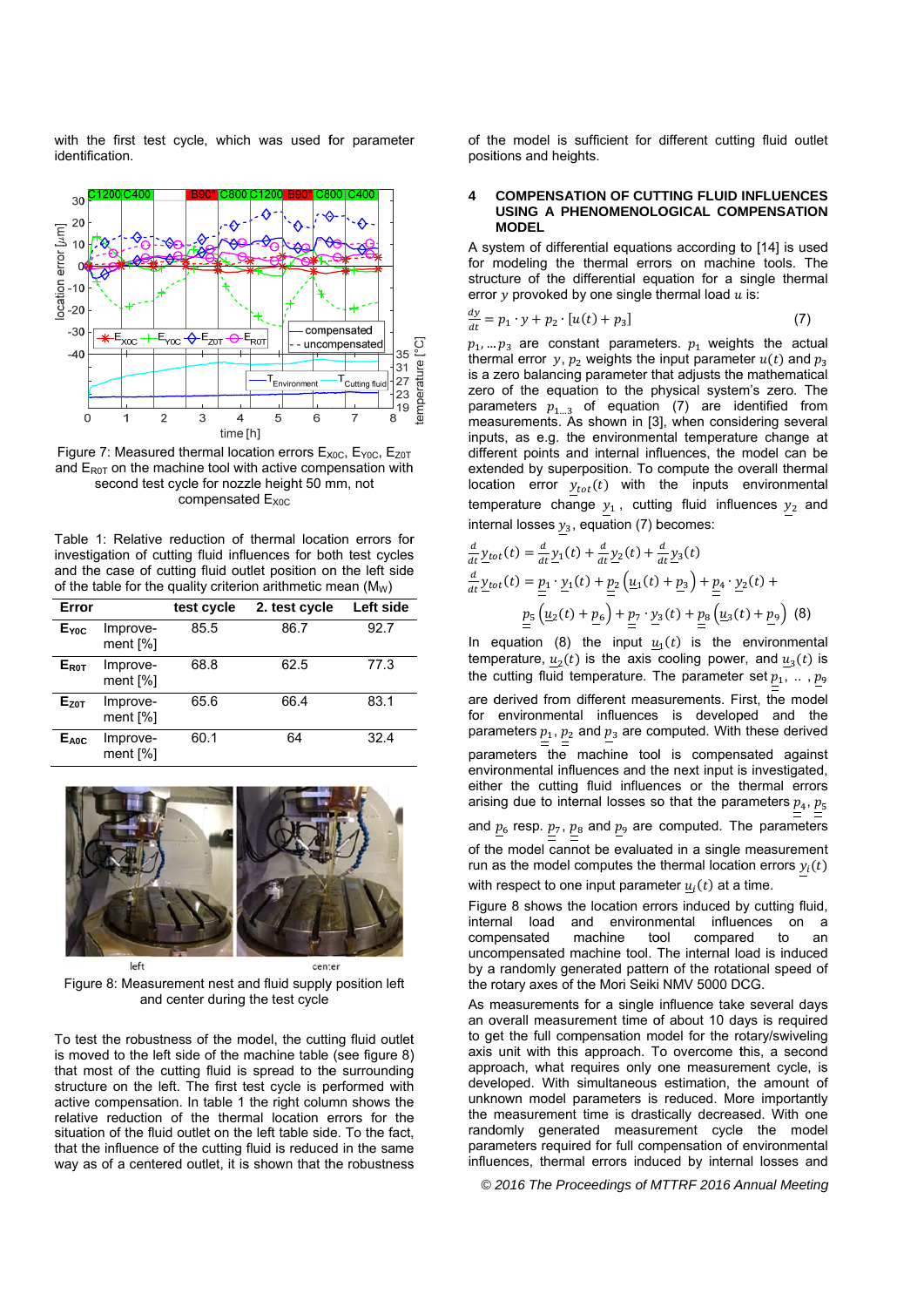influences of the cutting fluid on the thermal deviations of the rotary axis can be obtained.

Equation (8) can be reduced to:

$$
\frac{d}{dt}\underline{y}_{tot}(t) = \underline{\underline{p}}_1 \cdot \underline{y}_{tot}(t) + \underline{\underline{p}}_2 \cdot \underline{u}_1(t) + \underline{\underline{p}}_3 \cdot \underline{u}_2(t) + \underline{\underline{p}}_4 \cdot \underline{u}_3(t) + \underline{\underline{p}}_5 \tag{9}
$$

 $\frac{d}{dt} y_{tot}(t)$  represents the actual thermal location error change,  $y_{tot}(t)$  is the actual thermal error,  $u_1(t)$  is the input parameter for the environmental temperature change,  $u_2(t)$ is the input parameter for the rotary axis thermal load,  $u_3(t)$ is the input parameter for the cutting fluid temperature change,  $p_1$ ,  $p_2$ ,  $p_3$ ,  $p_4$  and  $p_5$  are constant parameters. The parameter  $p_1$  is weighting the actual thermal error, influencing the error change,  $p_2$ ,  $p_3$  and  $p_4$  are weighting the inputs and  $p_5$  is zero balance factor.



Figure 8: Measured thermal location errors  $E_{X0C}$ ,  $E_{Y0C}$ ,  $E_{Z0T}$ and  $E_{\text{ROT}}$  induced by cutting fluid, internal load and environmental influences on compensated machine tool using model of equation (8)



Figure 9: Measured thermal location errors  $E_{X0C}$ ,  $E_{Y0C}$ ,  $E_{Z0T}$ and  $E_{ROT}$  induced by cutting fluid, internal load and environmental influences on compensated machine tool using model of equation (9)

Figure 9 illustrates the measured thermal location errors under the influence of cutting fluid, internal losses and

*© 2016 The Proceedings of MTTRF 2016 Annual Meeting* 

environmental influences on a compensated machine tool using the model of equation (9). With the approach the required measurement time is reduced to 72 hours. Table 3 compares both models for three quality criteria: peak value, mean value and quadratic deviation from mean value. the R-Test discrete measurements show that with both approaches similar results are derived. It is illustrated that the procedure with a single measurement to estimate the model parameters is sufficiently accurate to compensate the major thermal machine tool errors.

Table 3: Thermal location errors for investigation of rotary axis relative reduction for the quality criterion peak value  $(P_V)$ , arithmetic mean  $(M_V)$ , the quadratic deviation to the mean value  $(Q_M)$ , (8) is related to the model of equation (8), (9) is related to the model of equation (9)

| Error            |                         | $P_V$ [µm],<br>[ $\mu$ m/m] | $M_W$ [µm],<br>[µm/m] | $Q_M$ [ $\mu$ m <sup>2</sup> ],<br>[ $\mu$ m <sup>2</sup> /m <sup>2</sup> ] |
|------------------|-------------------------|-----------------------------|-----------------------|-----------------------------------------------------------------------------|
| E <sub>voc</sub> | uncompensated           | 49                          | $-35$                 | 73                                                                          |
|                  | compensated (8)         | 25                          | $-0.2$                | 15                                                                          |
|                  | compensated (9)         | 16                          | 6                     | 6                                                                           |
|                  | improvement $(8)$ [%]   | 49                          | 99                    | 80                                                                          |
|                  | improvement (9) [%]     | 69                          | 82                    | 91                                                                          |
| $E_{Z0T}$        | uncompensated           | 42                          | 28                    | 44                                                                          |
|                  | compensated (8)         | 29                          | $-0.3$                | 16                                                                          |
|                  | compensated (9)         | 27                          | 1                     | 8                                                                           |
|                  | improvement (8) [%]     | 30                          | 99                    | 64                                                                          |
|                  | improvement (9) [%]     | 34                          | 97                    | 81                                                                          |
| <b>EROT</b>      | uncompensated           | 15                          | 11                    | 1.7                                                                         |
|                  | compensated (8)         | 5                           | $-2$                  | 0.5                                                                         |
|                  | compensated (9)         | 7                           | $-0.1$                | 0.5                                                                         |
|                  | improvement (8) [%]     | 65                          | 84                    | 71                                                                          |
|                  | improvement $(9)$ $[%]$ | 56                          | 99                    | 73                                                                          |
| $E_{A0C}$        | uncompensated           | 38                          | 16                    | 80                                                                          |
|                  | compensated (8)         | 41                          | $-4$                  | 62                                                                          |
|                  | compensated (9)         | 125                         | -12                   | 63                                                                          |
|                  | improvement $(8)$ [%]   | -9                          | 75                    | 23                                                                          |
|                  | improvement (9) [%]     | $-232$                      | 27                    | 21                                                                          |

# **5 CONCLUSION**

The Mori Seiki NMV 5000 DCG of IWF is used to investigate the influences of cutting fluid to the thermal behavior of the machine tool. A strong influence of the cutting fluid is illustrated. The arising temperatures measured are higher when cutting fluid is supplied to the process zone. In consequence, the measured thermally induced machine tool errors increase.

Two different models to compensate the influences of cutting fluid on five axis machine tools are presented. The first approach uses a thermobalance model to predict the thermal errors arising by changes in the environmental temperatures, internal losses and cutting fluid<br>temperatures. This model is capable for online temperatures. This model is capable for online compensation. Up to 90 % of the arising thermal location errors of the machine tool can be compensated with the approach.

The second approach uses a phenomenological gray box model consisting of a system of differential equations for